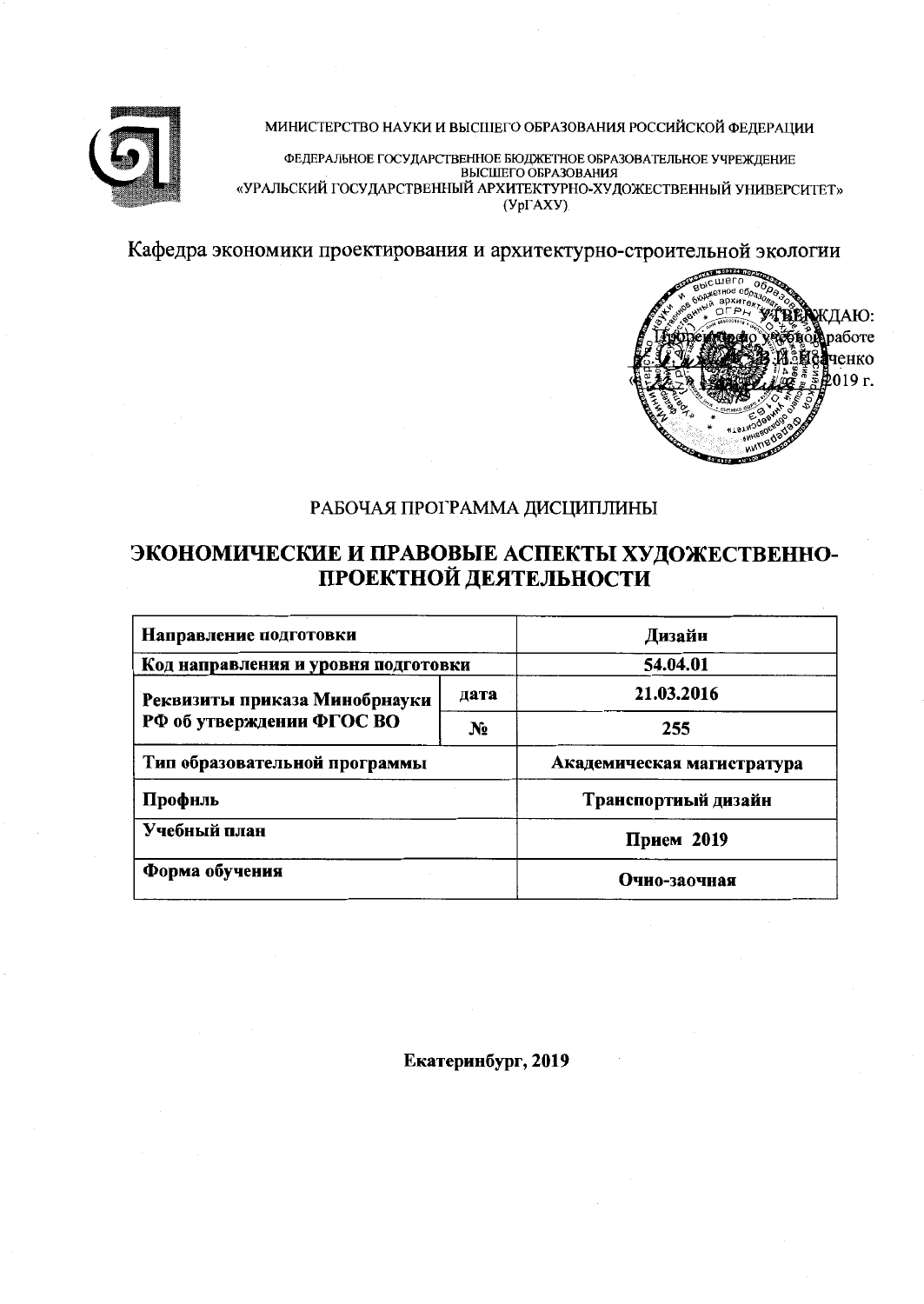#### 1. ОБЩАЯ ХАРАКТЕРИСТИКА ДИСЦИПЛИНЫ

# ЭКОНОМИЧЕСКИЕ И ПРАВОВЫЕ АСПЕКТЫ ХУДОЖЕСТВЕННО-ПРОЕКТНОЙ ДЕЯТЕЛЬНОСТИ

#### 1.1. Место дисциплины в структуре образовательной программы, связи с другими дисциплинами:

Дисциплина ЭКОНОМИЧЕСКИЕ И ПРАВОВЫЕ АСПЕКТЫ ХУДОЖЕСТВЕННО-ПРОЕКТНОЙ ДЕЯТЕЛЬНОСТИ входит в вариативную по выбору студента часть образовательной программы. Дисциплина изучается параллельно с дисциплинами «Дизайн в системе брендинга», «Бизнес-технологии в дизайне».

#### 1.2. Аннотация содержания дисциплины:

Освоение дисциплины предполагает введение в проблематику экономико-правового управления художественно-проектной деятельностью, знакомство с правовой проблематикой дизайнерской деятельности в России; формирование навыков ориентации в системе действующих нормативно-правовых актов в сфере авторских и смежных прав. Студентам предстоит как теоретическое освоение знания в области управления художественно-проектной деятельностью, приобретение систематических знаний об экономических вопросах; так и изучение подходов и методов, используемых для комплексного экономико-правового анализа эффективности проектов.

#### 1.3. Краткий план построения процесса изучения дисциплины:

Процесс изучения дисциплины включает лекции, практические занятия, самостоятельную работу обучающихся. Основные формы интерактивного обучения: кейс-методы. В ходе изучения дисциплины студенты выполняют аудиторные задания по темам дисциплины.

Форма заключительного контроля при промежуточной аттестации - зачет. Для проведения промежуточной аттестации по дисциплине создан фонд оценочных средств.

Оценка по дисциплине носит интегрированный характер, учитывающий результаты оценивания участия студентов в аудиторных занятиях, качества и своевременности выполнения заданий по темам дисциплины.

#### 1.4. Планируемые результаты обучения по дисциплине

Изучение дисциплины является этапом формирования у студента следующих компетенций:

ПК-5: готовностью синтезировать набор возможных решений задач или подходов к выполнению проекта, способностью обосновывать свои предложения, составлять подробную спецификацию требований к проекту и реализовывать проектную идею, основанную на концептуальном, творческом подходе, на практике

ПК-9: способностью организации работы творческого коллектива исполнителей, готовностью к принятию профессиональных и управленческих решений, определению порядка выполнения работ и поиску оптимальных решений при создании продукции с учетом требований качества, надежности и стоимости

Планируемый результат изучения дисциплины в составе названных компетенций:

Способность при изучении последующих дисциплин и осуществлении профессиональной деятельности применять полученные знания, умения и навыки.

В результате изучения дисциплины обучающийся должен:

Знать и понимать: базовые правовые термины и законы, необходимые для принятия решений в соответствии с действующим законодательством; особенности проектного подхода к управлению и отличия такого управления от регулярного менеджмента; знать основные экономические и правовые проблемы, препятствующие успешному управлению проектами, и пути их разрешения; основные принципы управления проектами.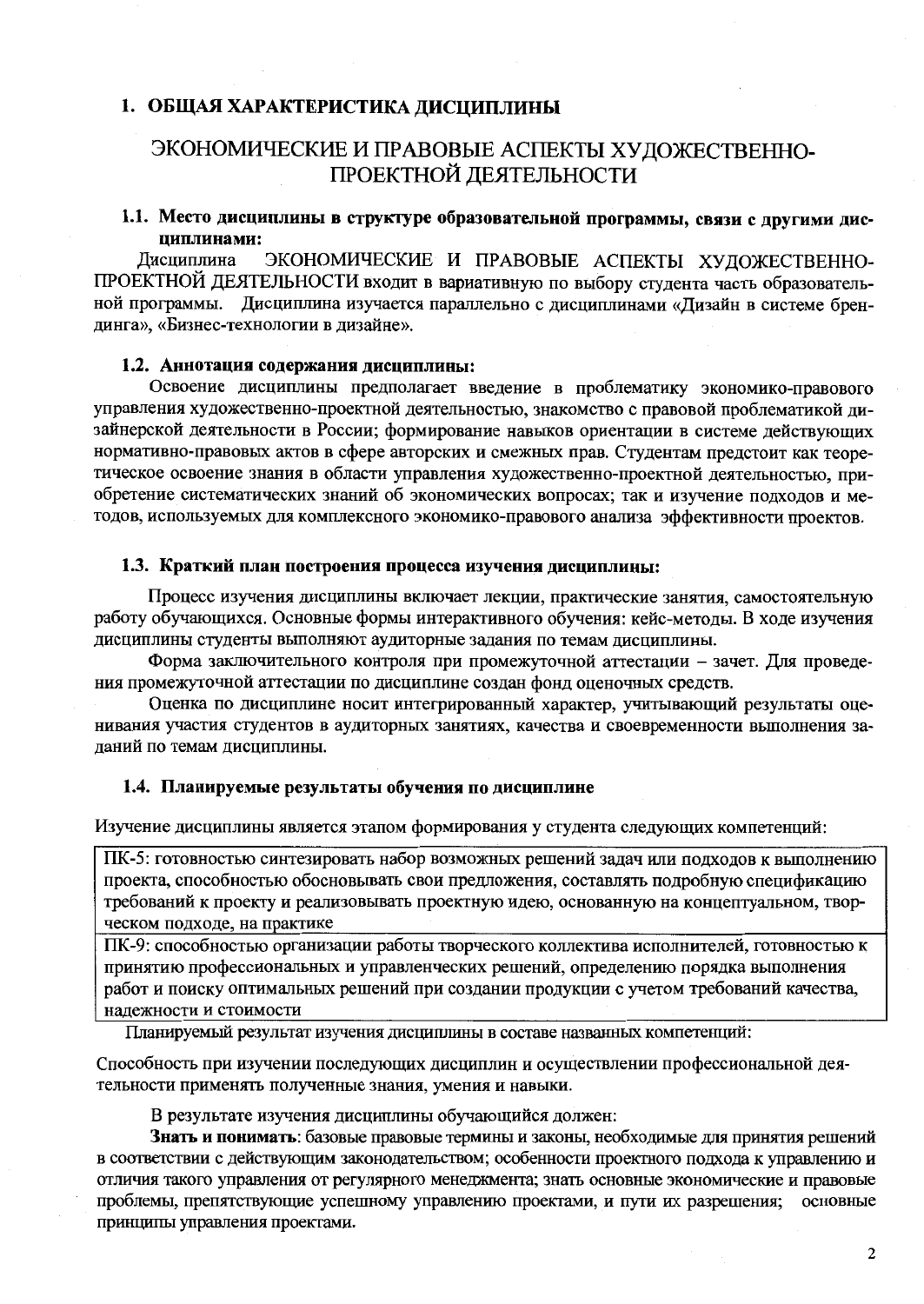#### Уметь:

а) применять знание и понимание экономико-правового аппарата при решении ситуационных залач: б) выносить суждения относительно результатов реализации проектов и фаз управления ими; формировать шаблоны документов, необходимых для управления проектом на разных фазах; ориентироваться в системе действующих нормативно-правовых актов в сфере авторских и смежных прав: в) комментировать данные и результаты, связанные с областью изучения коллегам и преподавателю.

Демонстрировать навыки и опыт деятельности с использованием полученных знаний и умений при планировании и оценке эффективности творческого проекта с экономической и правовой точек зрения.

#### 1.5. Объем дисциплины

|                      |                              |                      |                             | занятия        | Аудиторные                                 |                                 | Самостоятельная работа       |                                   |                            |                                   |                        |                       |              |                         |                                              |                                    |                                  |                                                                  |                                                  |
|----------------------|------------------------------|----------------------|-----------------------------|----------------|--------------------------------------------|---------------------------------|------------------------------|-----------------------------------|----------------------------|-----------------------------------|------------------------|-----------------------|--------------|-------------------------|----------------------------------------------|------------------------------------|----------------------------------|------------------------------------------------------------------|--------------------------------------------------|
| По Семестрам         | (3.2.)<br>единиц<br>Зачетных | $($ час $)$<br>Часов | занятия всего<br>Аудиторные | €<br>Лекции    | Практические занятия (ПЗ), Семинары<br>ପ୍ର | (IIp)<br>виды занятий<br>Другие | Самостоятельная работа всего | $(\text{KII})$<br>Курсовой проект | (KP)<br>работа<br>Курсовая | Расчетно-графическая работа (PГР) | рафическая работа (ГР) | Расчетная работа (PP) | ව<br>Реферат | (IP)<br>Домашняя работа | KITAY3YPA)<br>(acce,<br>работа<br>Гворческая | работе<br>Подготовка к контрольной | зачету<br>Полготовка к экзамену. | занятий<br>Другие виды самостоятельных<br>полготовка к занятиям) | Форма промежуточной агтестации по<br>дисциплине* |
| $\mathbf{z}$         | $\overline{2}$               | 72                   | 18                          | $\overline{2}$ | 16                                         |                                 | 54                           |                                   |                            |                                   |                        |                       |              |                         |                                              |                                    |                                  | 54                                                               | Зач                                              |
| Ит<br>0 <sub>0</sub> | $\overline{2}$               | 72                   | 18                          | $\mathbf{2}$   | 16                                         |                                 | 54                           |                                   |                            |                                   |                        |                       |              |                         |                                              |                                    |                                  | 54                                                               |                                                  |

\*Зачет с оценкой - 30, Зачет - Зач, Экзамен - Экз, Курсовые проекты - КП, Курсовые работы - КР

### 2. СОДЕРЖАНИЕ ДИСЦИПЛИНЫ

| Код<br>раздела | Раздел, тема, содержанне дисциплины                                                                                                                                                                                                                                                         |
|----------------|---------------------------------------------------------------------------------------------------------------------------------------------------------------------------------------------------------------------------------------------------------------------------------------------|
| P.1            | Вводная лекция. Цель, задачи курса. Модель управления творческими<br>проектами. Объекты управления                                                                                                                                                                                          |
|                | Основные понятия: проект, программа, цели и стратегии, структура проекта,<br>управление проектом Критерии успехов и неудач проекта, жизненный цикл и<br>фазы проекта, окружение проекта                                                                                                     |
| P.2            | Субъекты управления в художественно-проектной деятельности<br>Участники художественно-проектной деятельности, команда проекта, управ-<br>ляющий проектом. Руководство и лидерство. Организационные структуры про-<br>екта. Решение проблем. Переговоры, деловые встречи. Стандарты и нормы. |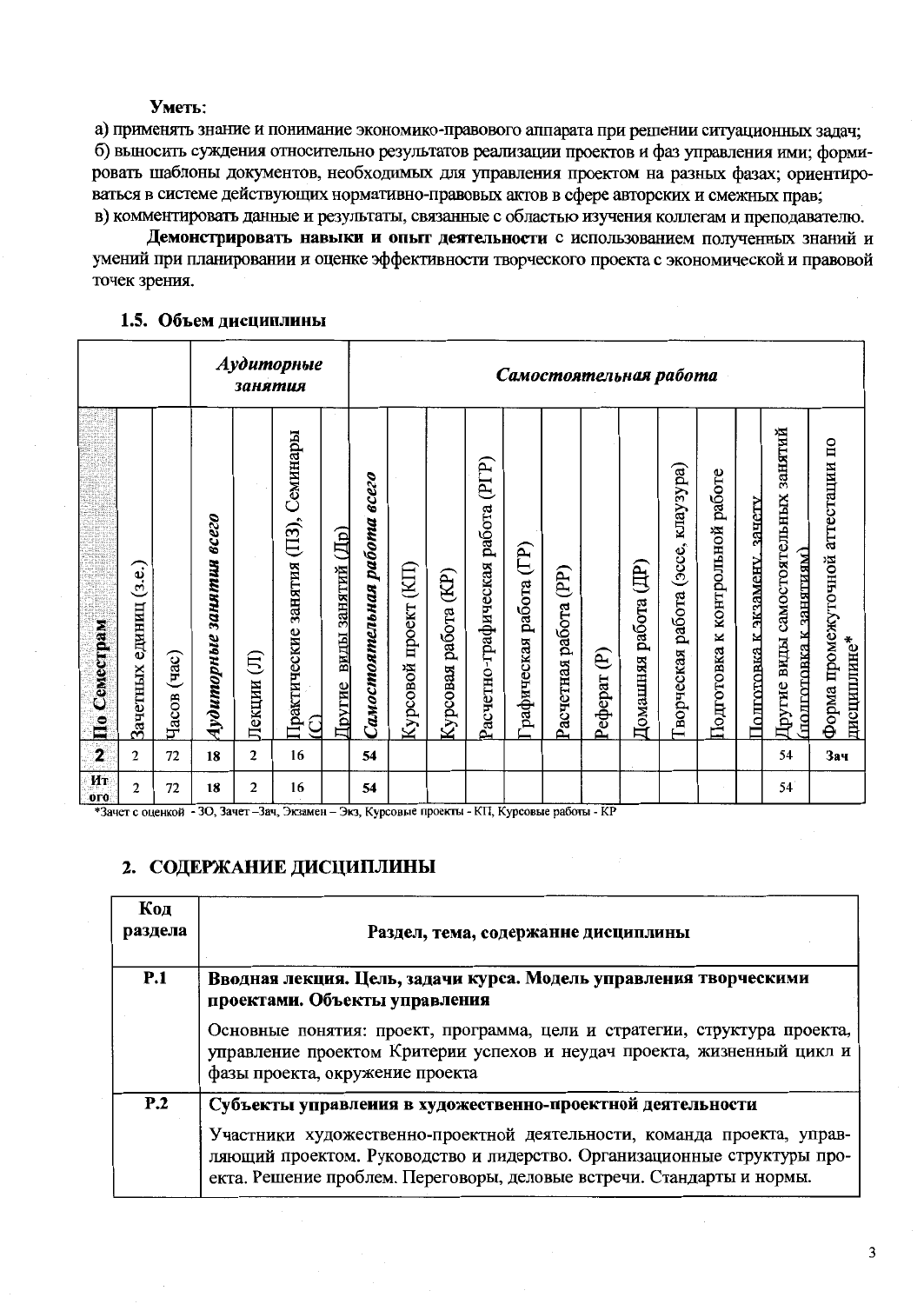| <b>P.3</b> | Функциоиальные области управления проектами                                                                                                                                                                                                                                                                                                                                             |
|------------|-----------------------------------------------------------------------------------------------------------------------------------------------------------------------------------------------------------------------------------------------------------------------------------------------------------------------------------------------------------------------------------------|
|            | Управление предметной областью проекта. Управление проектной деятельно-<br>стью по: временным параметрам, финансовым и экономическим показателям.<br>Анализ качества проекта. Риск-менеджмент в художественно-проектной дея-<br>тельности.                                                                                                                                              |
| P.4        | Продвижение проекта иа рынке: маркетинговые аспекты                                                                                                                                                                                                                                                                                                                                     |
|            | Сегментация рынка художественно-проектной деятельности. Маркетинговые<br>исследования. Товарная политика. Ценовая политика. Реклама и стимулирова-<br>ние сбыта в художественно-проектной деятельности.                                                                                                                                                                                 |
| P.5        | Правовые нормы в деятельности дизайнера при управлении проектами                                                                                                                                                                                                                                                                                                                        |
|            | Дизайнерская деятельность как объект правового регулирования. Гражданское<br>право в деятельности дизайнера. Административное право в деятельности ди-<br>зайнера. Информационное право в деятельности дизайнера. Право интеллекту-<br>альной собственности в деятельности дизайнера. Лицензирование в дизайнер-<br>ской сфере. Юридическая ответственность в дизайнерской деятельности |

# 3. РАСПРЕДЕЛЕНИЕ УЧЕБНОГО ВРЕМЕНИ

# 3.1 Распределение аудиториых занятий и самостоятельной работы по разделам дисциплины

|                |                      | Раздел дисциплины,                                                                                                        |       |              | Аудиторные занятия<br>(час.)   | Самост.<br>работа<br>(час.) | Оценочные сред-<br>ства       |
|----------------|----------------------|---------------------------------------------------------------------------------------------------------------------------|-------|--------------|--------------------------------|-----------------------------|-------------------------------|
| Семестр        | Неделя семе-<br>стра | тема                                                                                                                      | ВСЕГО | Лекции       | Практ.<br>занятия,<br>семинары |                             |                               |
| $\overline{2}$ | $1 - 2$              | Раздел 1.Вводная лек-<br>ция. Цель, задачи курса.<br>Модель<br>управления<br>творческими проектами.<br>Объекты управления | 12    | $\mathbf{1}$ | $\overline{2}$                 | 9                           | Практическое<br>задание 1     |
| $\overline{2}$ | $2 - 3$              | Субъекты<br>Раздел<br>2.<br>управления в художест-<br>венно-проектной<br>дея-<br>тельности                                | 8     |              | $\overline{2}$                 | 6                           | Практическое<br>задание 2     |
| $\overline{2}$ | $3 - 5$              | Раздел 3. Функциональ-<br>ные области управления<br>проектами                                                             | 20    |              | 5                              | 15                          | Практические<br>задания 3,4,5 |
| $\overline{2}$ | $6 - 7$              | Раздел 4. Продвижение<br>проекта на рынке: мар-<br>кетинговые аспекты                                                     | 16    |              | $\overline{4}$                 | 12                          | Практическое<br>задание 6     |
| $\overline{2}$ | $8-9$                | 5.<br>Правовые<br>Раздел<br>нормы в деятельности<br>дизайнера при управле-<br>нии проектами                               | 16    |              | 3                              | 12                          | Практическое<br>задание 7     |
|                |                      | Итого:                                                                                                                    | 72    | $\mathbf{2}$ | 16                             | 54                          | зачет                         |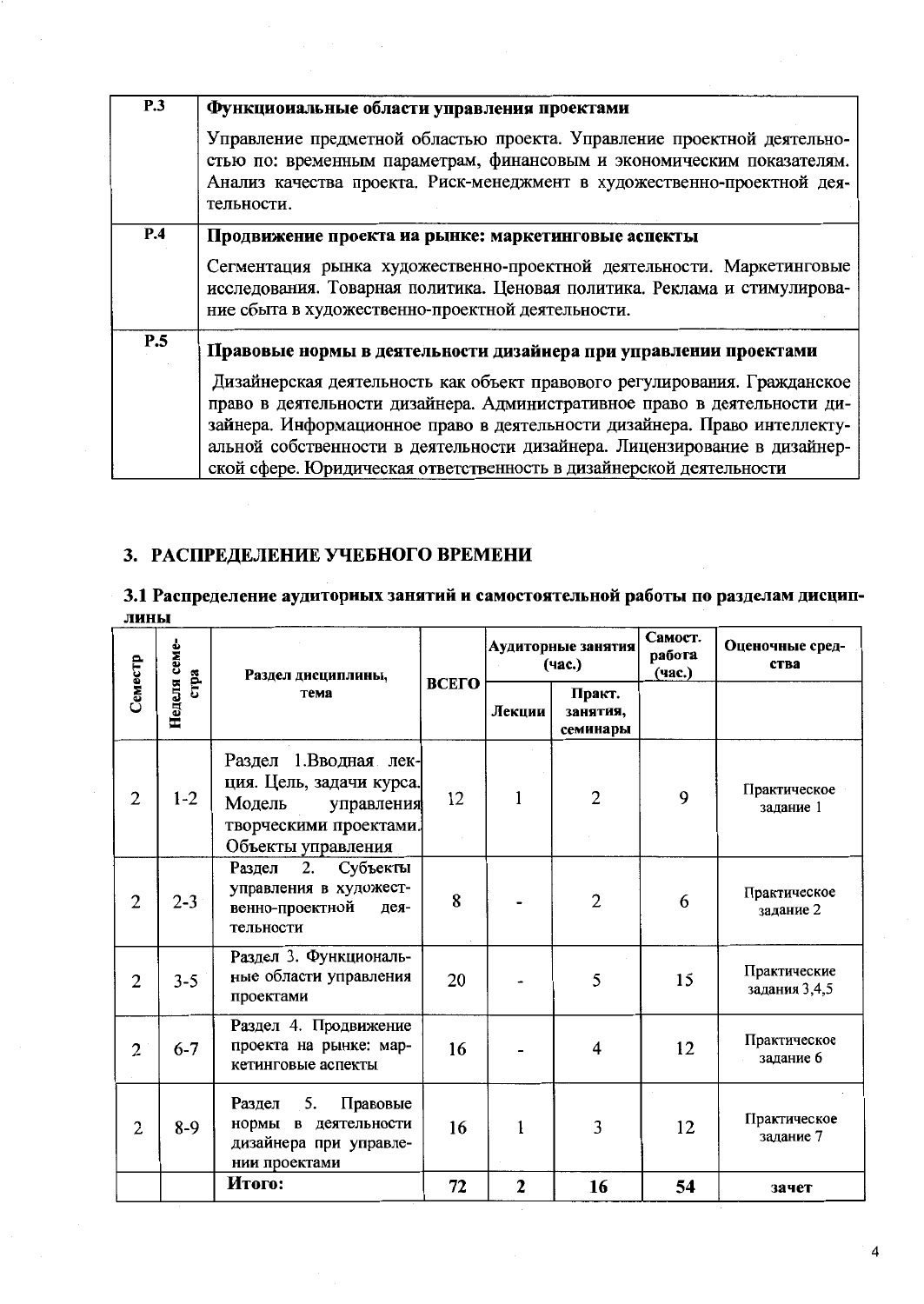#### 3.2 Другие виды занятий

Не предусмотрено

#### 3.3 Мероприятия самостоятельной работы и текущего контроля

- 3.3.1 Примерный перечень тем курсовых проектов (курсовых работ) Не предусмотрено
- 3.3.2 Примерный перечень тем расчетно-графических работ Не предусмотрено
- 3.3.3 Примерный перечень тем графических работ Не предусмотрено
- 3.3.4 Примерный перечень тем расчетных работ (программных продуктов) Не предусмотрено
- 3.3.5 Примерный перечень тем рефератов (эссе, творческих работ) Не предусмотрено
- 3.3.6 Примерный перечень тем практических внеаудиторных (домашних) работ Не предусмотрено
- 3.3.7 Примерная тематика контрольных работ Не предусмотрено
- 3.3.8 Примерная тематика клаузур Не предусмотрено

#### Дистанционные технологии и Активные методы обучения электронное обучение Виртуальные практикумы и тренаже-Асинхронные web-конференции и се-Метод развивающей кооперации Совместная работа и разработка кон-Балльно-рейтинговая система Зебинары и видеоконференции Компьютерное тестирование Деловая или ролевая игра Другие методы (какие) Другие методы (какие) Сетевые учебные курсы Другие (указать, какие) Код раз-Работа в команде дела, те-Портфолио Кейс-метод минары тента мы дисpы **ПИПЛИНЫ**  $\overline{P.1}$  $\overline{P.2}$  $\overline{P.3}$  $P.4$  $\overline{P.5}$

#### ПРИМЕНЯЕМЫЕ ТЕХНОЛОГИИ ОБУЧЕНИЯ 4.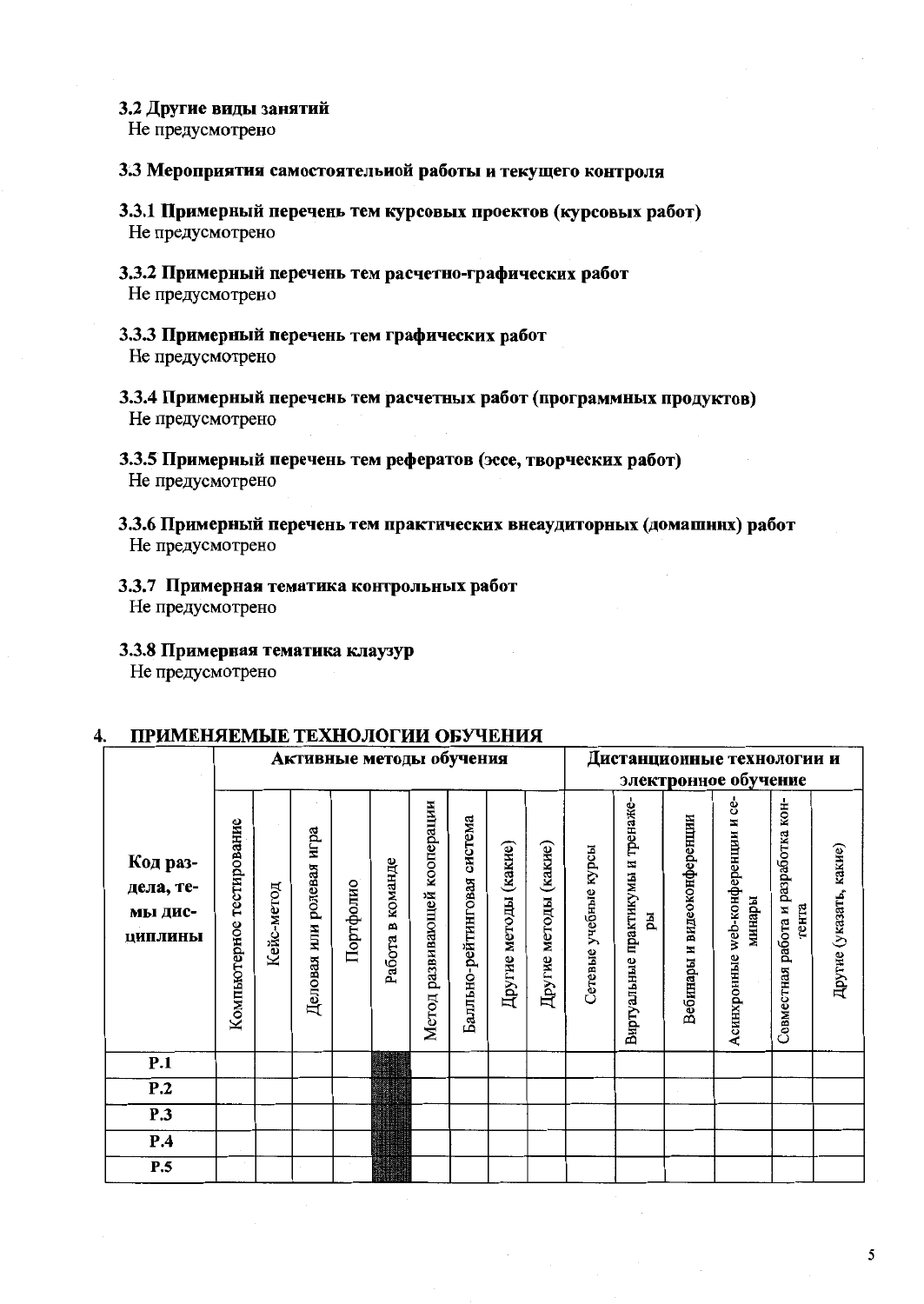# 5. УЧЕБНО-МЕТОДИЧЕСКОЕ И ИНФОРМАЦИОННОЕ ОБЕСПЕЧЕНИЕ ЛИС-ЦИПЛИНЫ

# 5.1. Рекомендуемая литература

# 5.1.1. Основная литература

- 1. Управление проектами: учебник и практикум для акалемического бакалавриата / Балашов А.И., Рогова Е.М., Тихонова М.В., Ткаченко Е.А. Научная школа: Национальный исследовательский университет «Высшая школа экономики» - М.:, 2018. - Режим доступа: https://biblio-online.ru/viewer/3E4A8BB0-AF83-41F8-B6C9-D8BD411AA056/upravlenieproektami#page/4
- 2. Управление проектами (проектный менеджмент): учебное пособие / Поташева Г.А. М.: НИЦ ИНФРА-М, 2016. - 224 с. Режим доступа: http: //znanium.com/catalog.php?bookinfo=930921.
- 3. Солопова, Н.С. Правоведение : учебное пособие / Н.С. Солопова. Екатеринбург : Архитектон. 2016. - 150 с. -URL: http://biblioclub.ru/index.php?page=book view red&book id=455475 URL:

# 5.1.2. Дополнительная литература

1. Герчикова, И.Н. Менеджмент: учебник / И.Н. Герчикова. - 4-е изд., перераб. и доп. - М.: Юнити-Лана, 2015. - 510 с.: табл., схемы - (Золотой фонд российских учебников). - Библиогр. в кн. -ISBN 978-5-238-01095-3; То же [Электронный ресурс]. -

URL://biblioclub.ru/index.php?page=book&id=114981

2. Мельвиль, Е.Х. Правовые и экономические модели деятельности в сфере культуры и творческого предпринимательства: учебное пособие для профессионалов / Е.Х. Мельвиль; Российская академия народного хозяйства и государственной службы при Президенте РФ. - М.: Издательский дом «Дело», 2011. - 191 с.: ил. - (Образовательные инновации). - Библ. в кн. - ISBN 978-5-7749-0580-5; То же [Электронный ресурс]. - URL: //biblioclub.ru/index.php?page=book&id=443261  $(22.02.2017)$ 

#### $5.2$ Учебно-методическое обеспечение для самостоятельной работы

Горбовцов Г.Я. Управление проектом: Учебно-методический комплекс.-М.:Изд.центр ЕАОИ, 2009.-2008 с.

# 5.3. Перечень информационных технологий, используемых при осуществлении образовательного процесса по дисциплине, включая перечень программного обеспечения и информационно-справочных систем

| Тип ПО                          | Название         | Источник               | Доступность<br>для студентов                                                                                   |
|---------------------------------|------------------|------------------------|----------------------------------------------------------------------------------------------------------------|
| Прикладное ПО/<br>Офисный пакет | Microsoft Office | Лицензионная программа | Доступно<br>в компьютер-<br>ном классе и в<br>аудиториях для<br>самостоятель-<br>ной работы Ур-<br><b>TAXY</b> |

# 5.3.1. Перечень программного обеспечения

# 5.3.2. Базы данных и информационные справочные системы

Не используются

 $5.4.$ Электронные образовательные ресурсы biblio-online.ru

znanium.com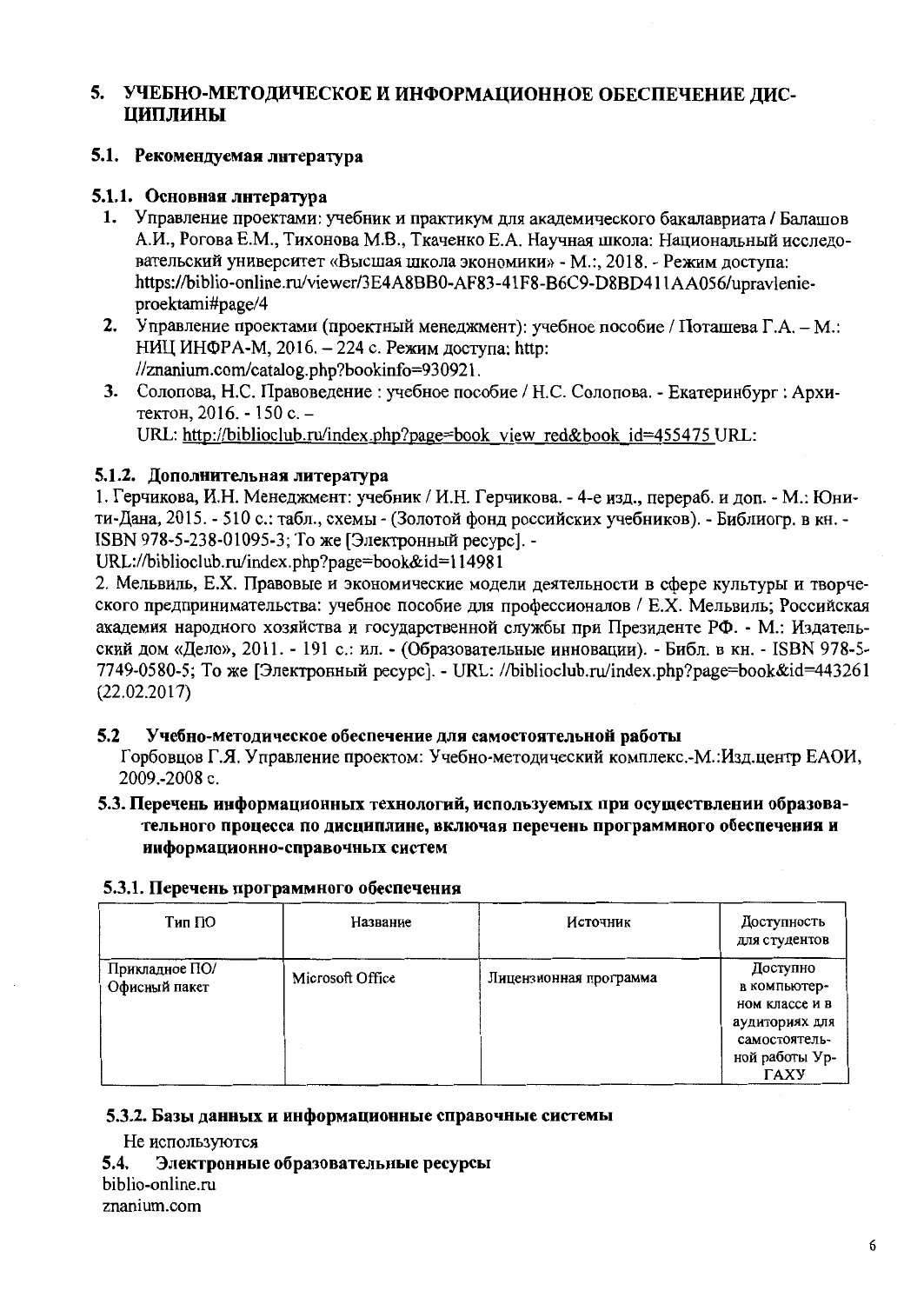# 6 МЕТОДИЧЕСКИЕ УКАЗАНИЯ ДЛЯ ОБУЧАЮЩИХСЯ ПО ОСВОЕНИЮ ДИСЦИПлины

Студент обязан:

- 1) знать:
	- график учебного процесса по дисциплине (календарный план аудиторных занятий и планграфик самостоятельной работы);
	- порядок формирования итоговой оценки по дисциплине; (преподаватель на первом занятии по дисциплине знакомит студентов с перечисленными организационно-методическими материалами);
- 2) посещать все виды аудиторных занятий (преподаватель контролирует посещение всех видов занятий), вести самостоятельную работу по дисциплине, используя литературу, рекомендованную в рабочей программе дисциплины и преподавателем (преподаватель передает список рекомендуемой литературы студентам);
- 3) готовиться и активно участвовать в аудиторных занятиях, используя рекомендованную литературу и методические материалы;
- 4) своевременно и качественно выполнять все виды аудиторных и самостоятельных работ, предусмотренных графиком учебного процесса по дисциплине (преподаватель ведет непрерывный мониторинг учебной деятельности студентов);
- 5) в случае возникновения задолженностей по текущим работам своевременно до окончания семестра устранить их, выполняя недостающие или исправляя не зачтенные работы, предусмотренные графиком учебного процесса (преподаватель на основе данных мониторинга учебной деятельности своевременно предупреждает студентов о возникших задолженностях и необходимости их устранения).

# 7 МАТЕРИАЛЬНО-ТЕХНИЧЕСКОЕ ОБЕСПЕЧЕНИЕ ДИСЦИПЛИНЫ

В качестве материально-технического обеспечения дисциплины используется классная доска, аудиторные столы и стулья.

# 8. ФОНД ОЦЕНОЧНЫХ СРЕДСТВ ДЛЯ ПРОВЕДЕНИЯ ПРОМЕЖУТОЧНОЙ АТТЕ-**СТАЦИИ**

Фонд оценочных средств предназначен для оценки:

- 1) соответствия фактически достигнутых каждым студентом результатов изучения дисциплины результатам, запланированным в формате дескрипторов «знать, уметь, иметь навыки» (п.1.4) и получения интегрированной оценки по дисциплине;
- $2)$ уровня формирования элементов компетенций, соответствующих этапу изучения дисциплины.

# 8.1. КРИТЕРИИ ОЦЕНИВАНИЯ РЕЗУЛЬТАТОВ КОНТРОЛЬНО-ОЦЕНОЧНЫХ МЕРО-ПРИЯТИЙ ТЕКУШЕЙ И ПРОМЕЖУТОЧНОЙ АТТЕСТАЦИИ ПО ДИСЦИПЛИНЕ

8.1.1. Уровень формирования элементов компетенций, соответствующих этапу изучения дисциплины, оценивается с использованием следующих критериев и шкалы оценок\*:

|                     | Критерии             |                     |  |  |  |
|---------------------|----------------------|---------------------|--|--|--|
|                     | Оценка по дисциплине |                     |  |  |  |
| Отлично             |                      | Высокий             |  |  |  |
| Хорошо              | Зачтено              | Повышенный          |  |  |  |
| Удовлетворительно   |                      | Пороговый           |  |  |  |
| Неудовлетворительно | Не зачтено           | Элементы не освоены |  |  |  |

\*) описание критериев см. Приложение 1.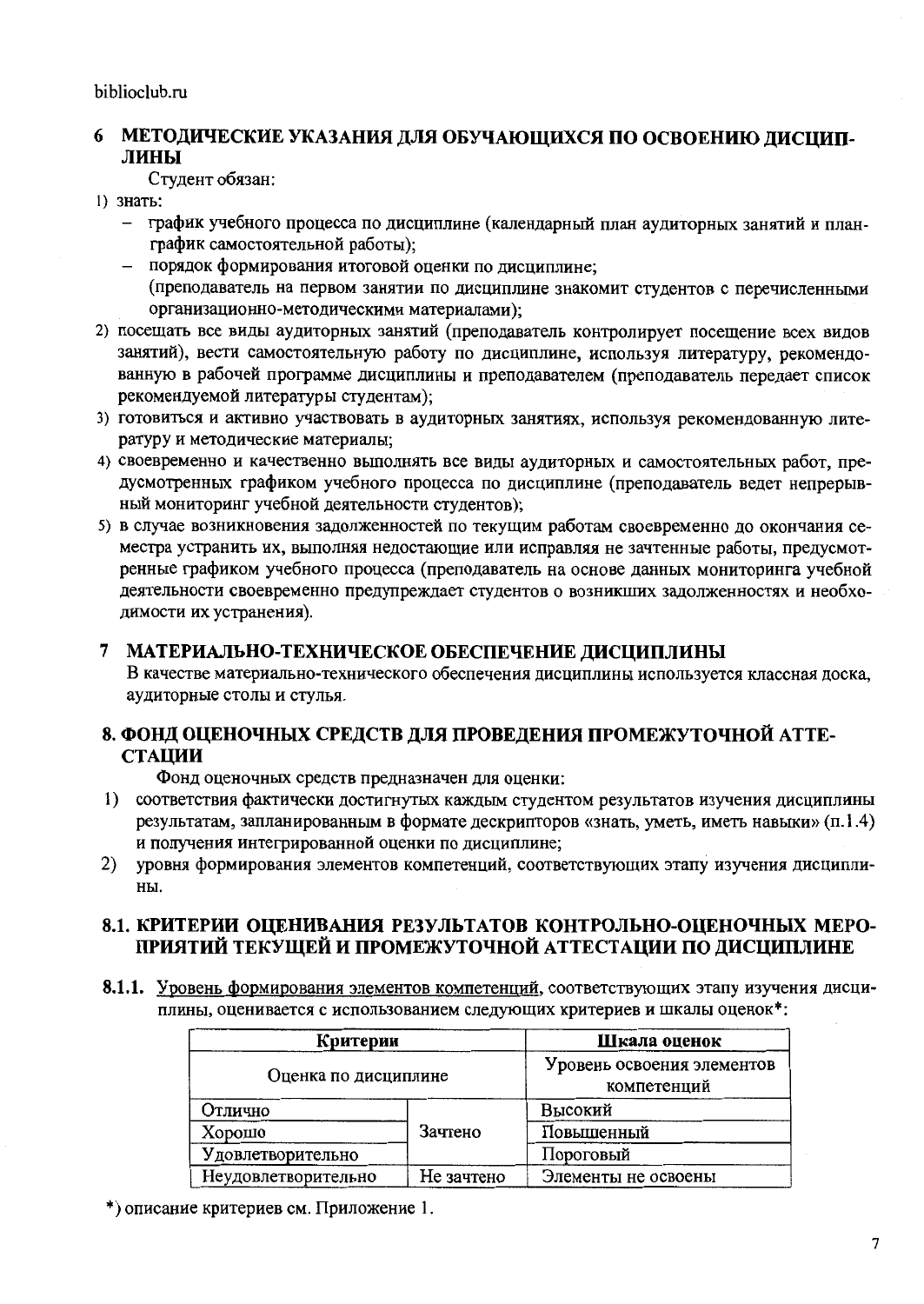8.1.2. Промежуточная аттестация по дисциплине представляет собой комплексную оценку, определяемую уровнем выполнения всех запланированных контрольно-оценочных мероприятий (КОМ). Используемый набор КОМ имеет следующую характеристику:

| №<br>$\Pi/\Pi$ | Форма КОМ                               | Состав КОМ  |
|----------------|-----------------------------------------|-------------|
|                | Посещение лекций и практических занятий |             |
| າ              | Выполнение заданий по темам занятий     | 7 заданий   |
|                |                                         | по темам    |
|                | Зачет                                   | 26 вопросов |

Характеристика состава заданий КОМ приведена в разделе 8.3.

8.1.3. Оценка знаний, умений и навыков, продемонстрированных студентами при выполнении отдельных контрольно-оценочных мероприятий и оценочных заданий, входящих в их состав, осуществляется с применением следующей шкалы оценок и критериев:

| Уровни оценки<br>достижений сту-<br>дента (оценки) | Критерии<br>для определения уровня достижений                                                      | Шкала оценок                |  |  |
|----------------------------------------------------|----------------------------------------------------------------------------------------------------|-----------------------------|--|--|
|                                                    | Выполненное оценочное задание:                                                                     |                             |  |  |
| <b>Высокий</b> (B)                                 | соответствует требованиям*, замечаний нет                                                          | Отлично (5)                 |  |  |
| Средний (С)                                        | соответствует требованиям*, имеются заме-<br>чания, которые не требуют обязательного<br>устранения | Хорошо $(4)$                |  |  |
| Пороговый (П)                                      | не в полной мере соответствует требовани-<br>ям*, есть замечания                                   | Удовлетворительно           |  |  |
| Недостаточный (H)                                  | не соответствует требованиям*, имеет суще-<br>ственные ошибки, требующие исправления               | Неудовлетворительно         |  |  |
| $Her$ результата $(O)$                             | не выполнено или отсутствует                                                                       | Оценка не выставля-<br>ется |  |  |

\*) Требования и уровень достижений студентов (соответствие требованиям) по каждому контрольно-оценочному мероприятию определяется с учетом критериев, приведенных в Приложении 1.

# 8.2. КРИТЕРИИ ОЦЕНИВАНИЯ РЕЗУЛЬТАТОВ ПРОМЕЖУТОЧНОЙ АТТЕСТАЦИИ ПРИ ИСПОЛЬЗОВАНИИ НЕЗАВИСИМОГО ТЕСТОВОГО КОНТРОЛЯ

При проведении независимого тестового контроля как формы промежуточной аттестации применяется методика оценивания результатов, предлагаемая разработчиками тестов.

# 8.3. ОПЕНОЧНЫЕ СРЕДСТВА ДЛЯ ПРОВЕДЕНИЯ ТЕКУЩЕЙ И ПРОМЕЖУТОЧНОЙ **АТТЕСТАЦИИ**

#### $8.3.1.$ Перечень заданий, выполняемых в ходе практических занятий:

### Практическое задание № 1. Проведение классификации проектов. Определение фаз жизненного цикла проекта.

Для выполнения заданий разделить студентов на группы по 4-5 человек. Группам на основе лекционного курса и самостоятельной подготовки необходимо провести классификацию своих проектов. Классификация выполняется по следующим признакам: уровень проекта, масштаб (размер) проекта, сложность, сроки реализации, требования к качеству и способам его обеспече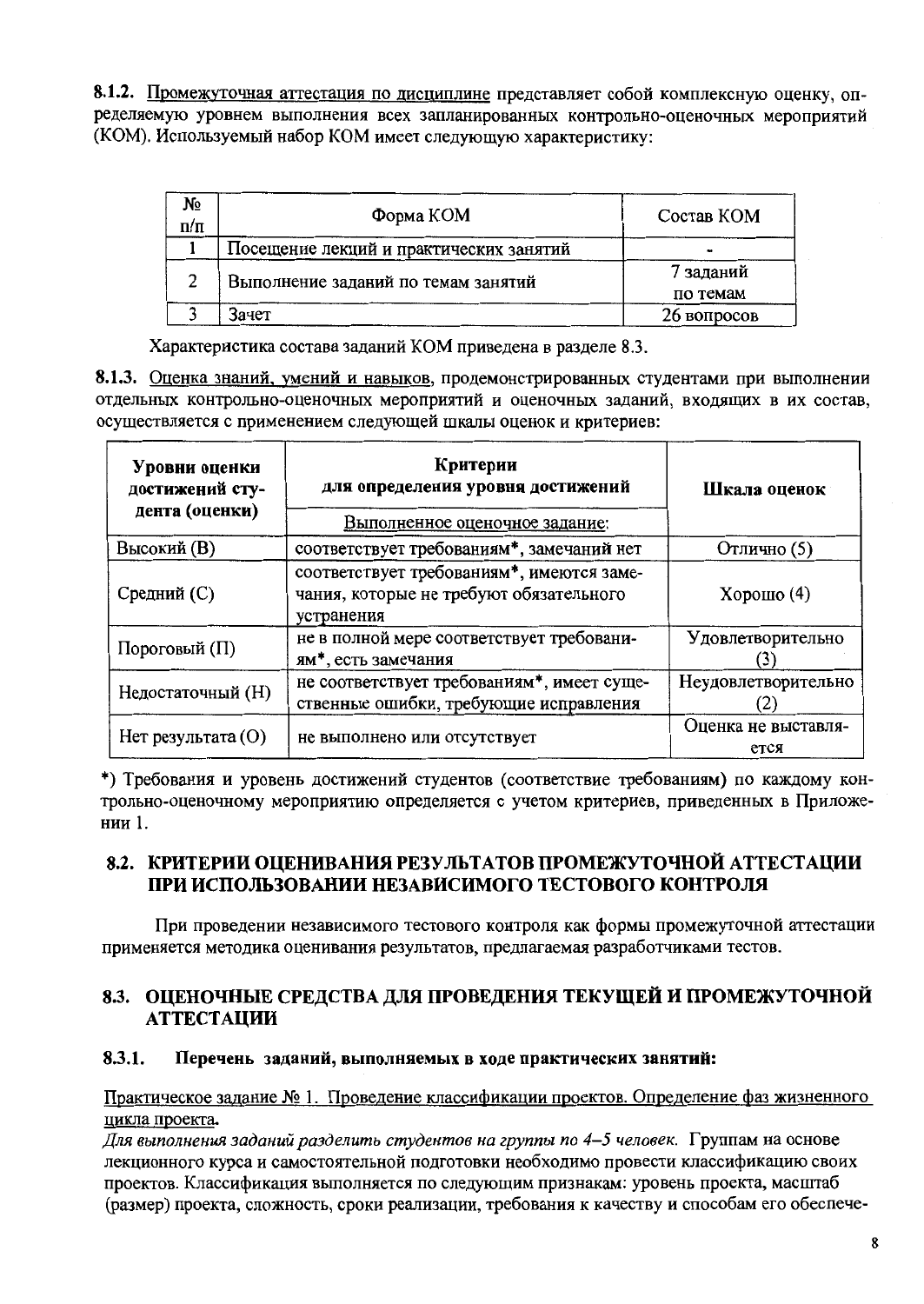ния, требования к ограниченности ресурсов, характер проекта (уровень участников), характер целевой задачи, объект инвестиционной деятельности, главная причина возникновения проекта.

### Практическое задание № 2. Определение участников проекта.

На основе изученного материала и анализа собственных проектов необходимо выявить основных участников проекта, определить их роли в проектной деятельности и разработать структуру организации, ответственной за реализацию проект (работа выполняется в группах по 4-5 человек).

### Практическое задание № 3. Решение задач на тему «Оценка экономической эффективности проeктов»

### Практическое задание № 4. «Управление рисками»

Для выполнения заданий разделить студентов на группы по 2-3 человека.

Для проекта вашего проекта попробуйте определить основные виды риска. Определить вероятность и тяжесть рисков и составить матрицу рисков. Какими методами и на основании каких данных можно управлять рисками вашего проекта?

### Практическое задание № 5. «Календарное планирование проекта»

#### Работа выполняется индивидуально

Построить сетевой граф выполнения вашего проекта. Какие операции являются критическими? Какова продолжительность работы над проектом (оценить длительность операций по методу РЕКТ)? Какие ресурсы вам необходимы? Построить график Ганта для распределения ресурсов и составления расписания проекта

### Практическое задание № 6. «Маркетинговое продвижение проекта»

Для выполнения заданий разделить студентов на группы по 3-4 человека.

Разработать план продвижения проекта на рынке с учетом особенностей и требований потребителей. Оценить эффективность предложенных мероприятий по экономическим и правовым критериям.

Практическое задание № 7. Решение задач по правовым вопросам художественно-проектной деятельности и их обсуждение.

### 8.3.2 Перечень вопросов для подготовки к зачету:

- 1. Концептуальные основы управления художественно-проектной деятельностью.
- 2. Организация проектного управления.
- 3. Ресурсы и затраты проекта.
- 4. Понятие жизненного цикла проекта.
- 5. Понятие окружения проекта.
- 6. Управление проектами в различных организационных структурах: функциональная, матричная, проектная.
- 7. Понятие правового обеспечения проекта.
- 8. Специфика составления плана проекта: постановка целей, анализ осуществимости проекта, назначение менеджера проекта, подготовка Устава проекта.
- 9. Особенности планирования назначений для сотрудников и материальных ресурсов.
- 10. Понятия временных параметров и критериев в управлении проектами.
- 11. Модели, методы и процедуры управления проектом по временным параметрам.
- 12. Понятие управления стоимостью и финансами проекта.
- 13. Понятие о рисках и их классификация. Разновидности рисков в проекте.
- 14. Методы контроля и регулирования мероприятий по снижению рисков в проекте.
- 15. Понятие качества и управления качеством в проекте. Стандарты качества.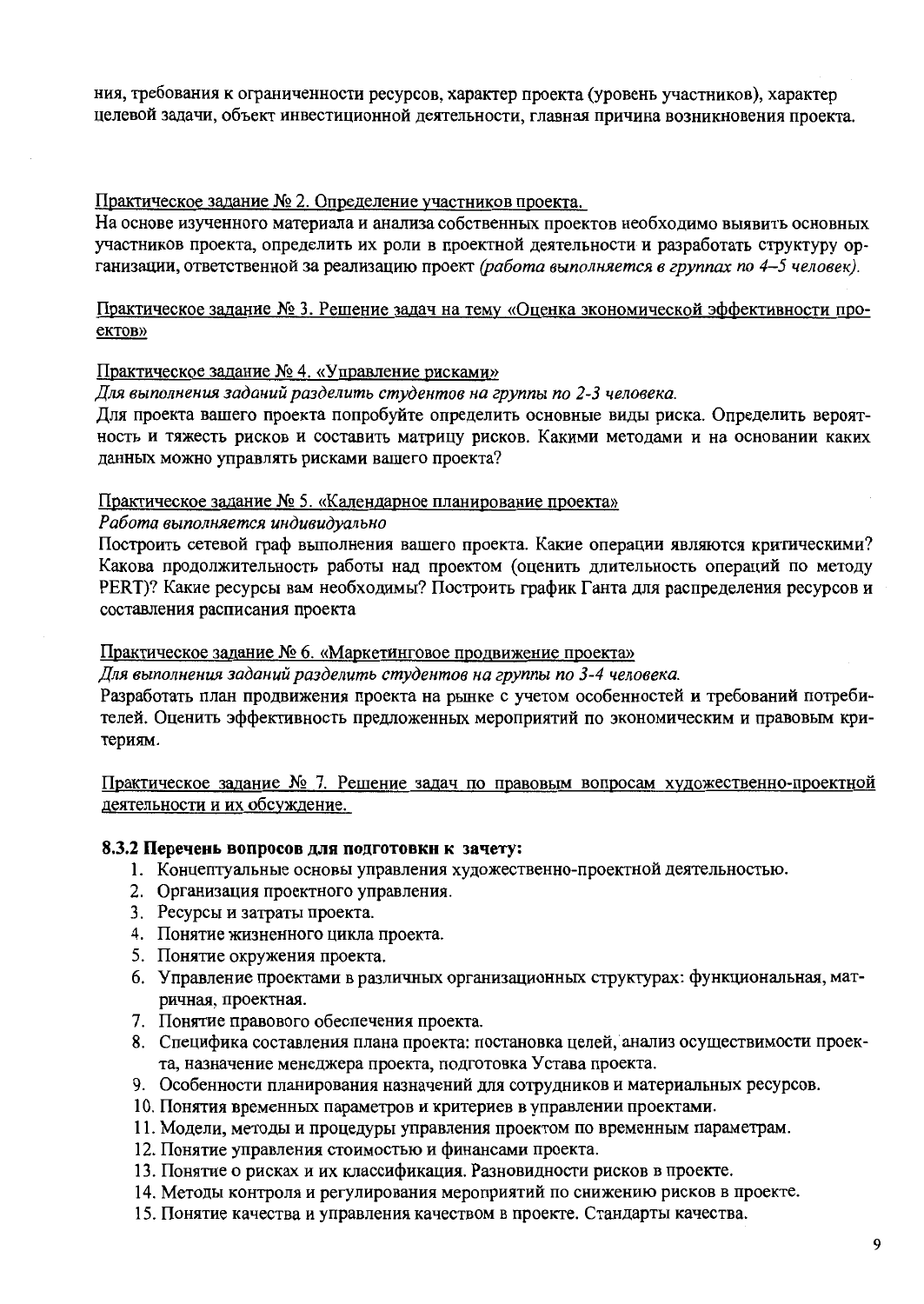- 16. Предмет и метод правового регулирования дизайнерской деятельности.
- 17. Источники правового регулирования дизайнерской деятельности.
- 18. Конституционно-правовые основы дизайнерской деятельности.
- 19. Роль гражданского права в регулировании деятельности дизайнера.
- 20. Обязательственное право в деятельности дизайнера. Основные виды договоров в дизайнерской деятельности.
- 21. Право интеллектуальной собственности в дизайнерской деятельности. Автор произведения. Объекты авторских прав. Патент. Коммерческая тайна.
- 22. Государственный контроль и надзор в дизайн-деятельности.
- 23. Государственные и муниципальные услуги в дизайн-деятельности.
- 24. Материальная и дисциплинарная ответственность.
- 25. Лицензирование дизайнерской деятельности.
- 26. Административная ответственность за правонарушения в дизайнерской деятельности.

| Рабочая программа дисциплины составлена авторами: |                                                                                         |                                  |                |                |         |  |  |  |
|---------------------------------------------------|-----------------------------------------------------------------------------------------|----------------------------------|----------------|----------------|---------|--|--|--|
| $N_2$ π/π                                         | Кафедра                                                                                 | Ученая степень,<br>ученое звание | Долж-<br>ность | ФИО            | Подпись |  |  |  |
|                                                   | Кафедра экономи-<br>ки проектирова-<br>ния и архитектур-<br>но-строительной<br>экологии |                                  | доцент         | Т.И. Банникова |         |  |  |  |
|                                                   | Рабочая программа дисциплины согласована:                                               |                                  |                |                |         |  |  |  |
|                                                   | Заведующая кафедрой экономики проектирования<br>и архитектурно-строительной экологии    |                                  | С.М. Карпова   |                |         |  |  |  |
| Директор библиотеки УрГАХУ                        |                                                                                         |                                  | Н.В. Нохрина   |                |         |  |  |  |
| Декан ФОЗО                                        |                                                                                         |                                  |                | И.В. Сагарадзе |         |  |  |  |